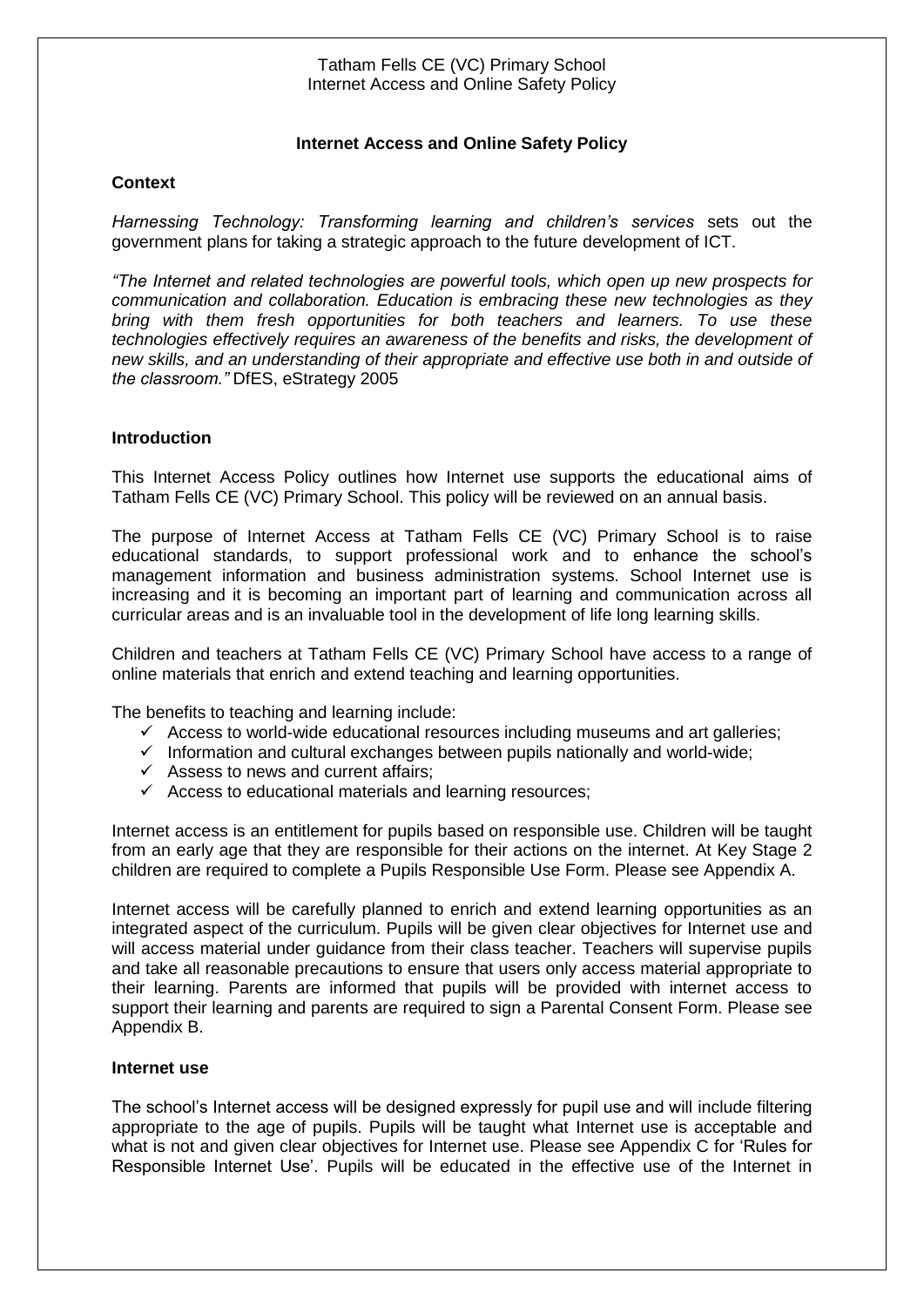research, including the skills of information location, retrieval and evaluation. When appropriate the school will use 'safer' search engines with pupils such as www.askforkids.com or alternative online resources such as *Espresso* to support pupils in locating and retrieving information.

At Tatham Fells CE (VC) Primary School, we:

- $\checkmark$  Encourage pupils to tell a teacher/responsible adult immediately if they encounter any material that makes them feel uncomfortable or they recognise as inappropriate.
- $\checkmark$  Ensure pupils and staff know what to do if they find inappropriate web material i.e. to switch off monitor and report the URL to the headteacher.
- $\checkmark$  Teach pupils how to evaluate Internet content and to be critically aware of the materials they read and shown how to validate information before accepting its accuracy.
- $\checkmark$  Teach Online Safety
- $\checkmark$  Deliver a rolling training programme of support to parents who have an important role in supporting safe and effective use of the Internet by pupils.
- $\checkmark$  Ensure pupils and staff know what to do if a cyber-bullying or other safety incident occurs (please also see our anti-bullying policy).

# **Managing Internet Access and Information system security**

At Tatham Fells CE (VC) Primary School, in partnership with B4RN, CensorNet and Tech Hub IT Support we:

- $\checkmark$  Maintain a broadband connectivity.
- $\checkmark$  Ensure virus protection is updated regularly.
- $\checkmark$  Use class and individual log-ins for pupils.

We use **CensorNet** which blocks sites that fall into categories such as pornography, race hatred, gaming, sites of an illegal nature. Staff and students are aware that they must report any failure of the filtering systems directly to the headteacher. Our headteacher will report to CensorNet where necessary.

At Tatham Fells CE (VC) Primary School, we use a filtering service from **CensorNet** to:

- $\checkmark$  Block all Chat rooms and social networking sites except those that are part of an educational network or approved Learning Platform.
- $\checkmark$  Filter inappropriate content

 $\checkmark$  Report all inappropriate materials 'searched' for or accessed and by whom.

We also:

- $\checkmark$  Only uses approved discussion sites, such as on the LGfL/approved Learning Platform and blocks others.
- $\checkmark$  Only uses approved or checked webcam sites.

# **Authorising Internet access**

- $\checkmark$  All pupils and staff must read and sign the 'Acceptable ICT Use Agreement' before using any school ICT resource.
- The school will keep a record of all staff and pupils who are granted Internet access. The record will be kept up-to-date, for instance a member of staff may leave or a pupil's access be withdrawn.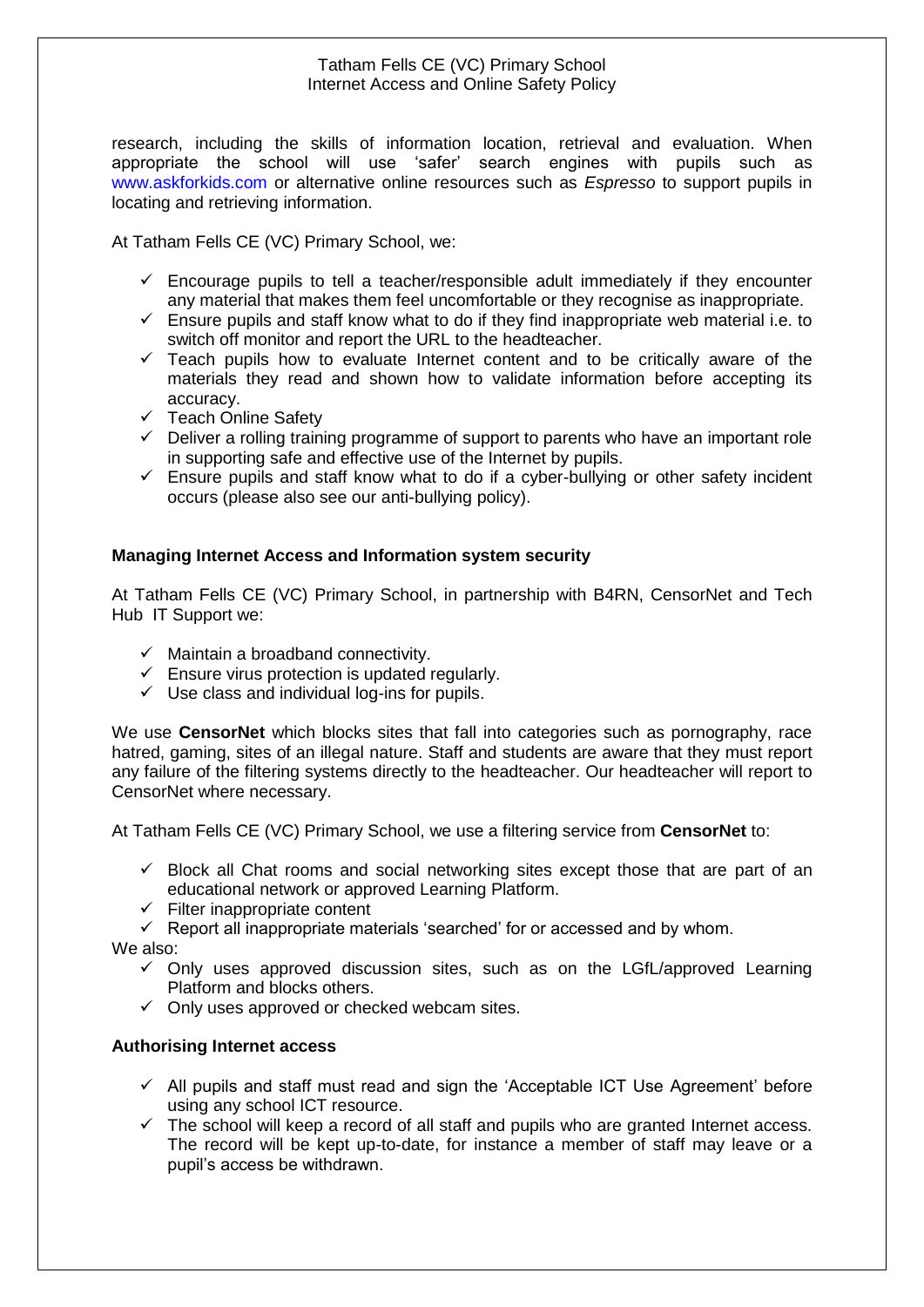$\checkmark$  Parents will be asked to sign and return a consent form for their child attending the school.

### **Email**

- $\checkmark$  Pupils can only use the e-mail accounts prepared for them on the school system.
- $\checkmark$  Pupils are introduced to, and use e-mail as part of the ICT scheme of work.

#### **Images**

- $\checkmark$  Digital images /video of pupils are stored in the teachers' shared images folder on the network and images are deleted at the end of the year – unless an item is specifically kept for a key school publication.
- $\checkmark$  Digital images are not stored on staff memory sticks or home technology.
- $\checkmark$  We do not use pupils' names when saving images in the file names.
- $\checkmark$  We do not include the full names of pupils in the credits of any published school produced video materials / DVDs.
- $\checkmark$  Pupils are only able to publish to their own 'safe' web-portal on the LGfL in school.
- $\checkmark$  Pupils are taught to publish for a wide range of audiences which might include governors, parents or younger children as part of their ICT scheme of work.
- $\checkmark$  Pupils are taught about how images can be abused in their eSafety education programme.
- $\checkmark$  We gain parental / carer permission for use of digital photographs or video involving their child as part of the school agreement form when their daughter / son joins the school. Please see our Photography and Video Policy (Updated September 2011).

### **Using the School Network and System**

This school:

- $\checkmark$  Ensures staff read and sign that they have understood the school's Online Safety Policy. Following this, they are set-up with Internet and email access and can be given an individual network log-in username and password.
- $\checkmark$  Provides pupils with a class or individual network log-in username and password.
- $\checkmark$  Makes it clear that staff must keep their log-in username and password private and must not leave them where others can find.
- $\checkmark$  Makes clear that pupils should never be allowed to log-on or use teacher and staff logins – these have far less security restrictions and inappropriate use could damage files or the network.
- $\checkmark$  Makes clear that no one should log on as another user if two people log on at the same time this may corrupt personal files and profiles.
- $\checkmark$  Has set-up the network with a shared work area for pupils and one for staff. Staff and pupils are shown how to save work and access work from these areas.
- $\checkmark$  Requires all users to always log off when they have finished working or are leaving the computer unattended.
- $\checkmark$  Where a user finds a logged-on machine, we require them to always log-off and then log-on again as themselves.
- $\checkmark$  Makes clear that staff are responsible for ensuring that any computer or laptop loaned to them by the school, is used solely to support their professional responsibilities.
- $\checkmark$  Ensures that our wireless network is managed securely and only staff are aware of the wireless password. Use of the wireless network for personal use is not permitted.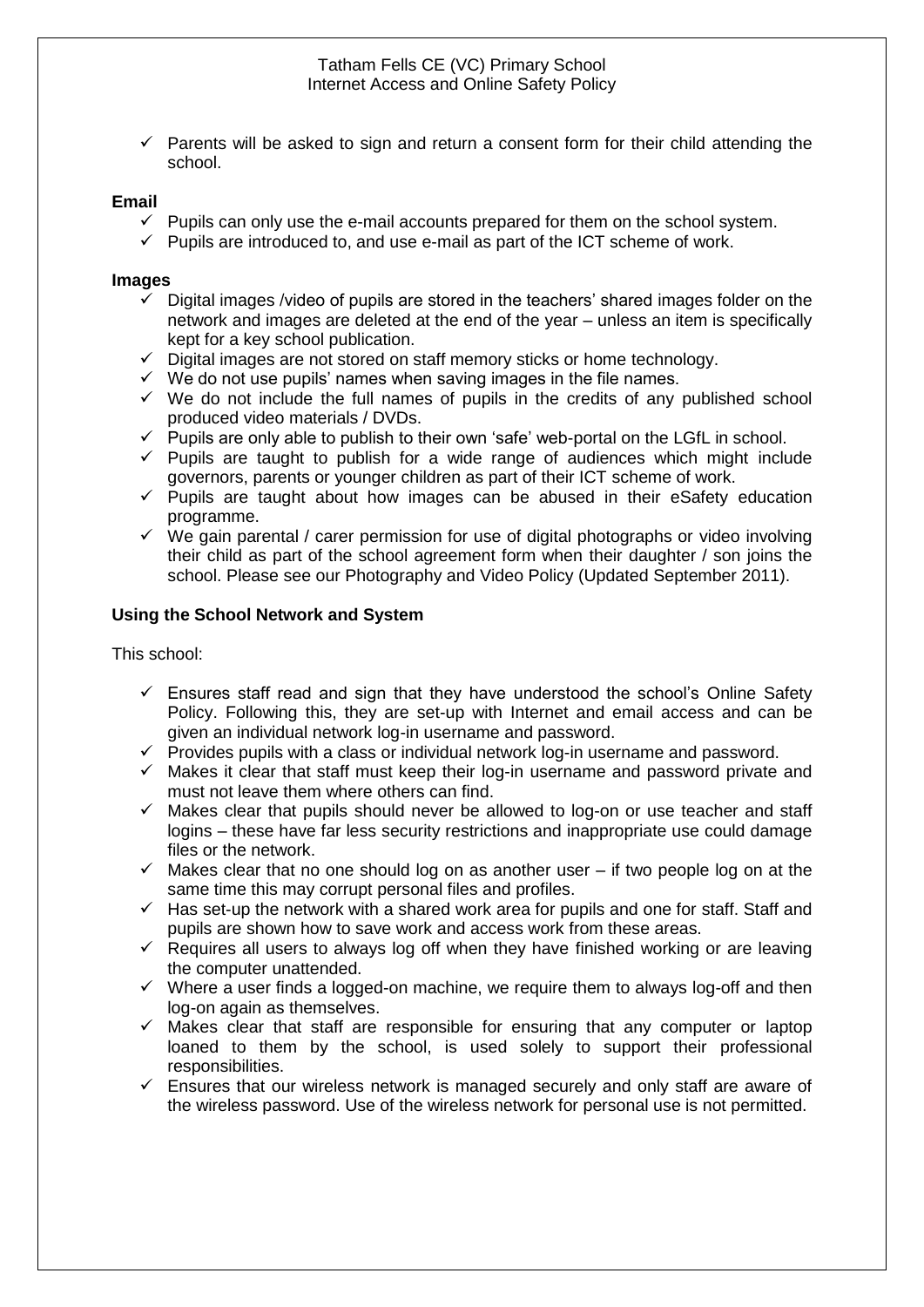### **Safeguarding guidance for staff with reference to online communication**

Communication between pupils and adults should take place within clear and explicit professional boundaries. This includes the wider use of technology such as mobile phones, text messaging, emails, digital cameras and social networking sites. Communicating with both current and former pupils via technology can lead to employees being vulnerable to serious allegations concerning safeguarding of children and young people. Staff at Tatham Fells CE (VC) Primary School are requested to:

- $\checkmark$  Ensure that personal social networking sites are set as private and pupils are never listed as approved contacts.
- $\checkmark$  Never use or access social networking sites of pupils.
- $\checkmark$  Do not give their contact details to pupils including in their mobile number
- $\checkmark$  Familiarise themselves with LCC GUIDANCE ON THE USE OF SOCIAL NETWORKING SITES AND OTHER FORMS OF SOCIAL MEDIA document

### **Online Safety**

The Green Paper *Every Child Matters* and the provisions of the *Children Act 2004* W*orking Together to Safeguard Children* sets out how organisations and individuals should work together to safeguard and promote the welfare of children.

The 'staying safe' outcome includes aims that children and young people are:

- safe from maltreatment, neglect, violence and sexual exploitation
- safe from accidental injury and death
- safe from bullying and discrimination
- safe from crime and anti-social behaviour in and out of school
- secure, stable and cared for.

At Tatham Fells CE (VC) Primary School, we recognise our duty to ensure that every child in our care is safe, and believe the same principles apply to the 'virtual' or digital world as would be applied to the school's physical buildings.

This Policy document is drawn up to protect all parties – the pupils, the staff and the school and aims to provide clear advice and guidance on how to minimise risks and how to deal with any infringements.

### **The Technologies**

# **Whole school approach to the safe use of ICT**

Creating a safe ICT learning environment includes three main elements at Tatham Fells CE (VC) Primary School

- $\checkmark$  An effective range of technological tools
- $\checkmark$  Policies and procedures, with clear roles and responsibilities
- $\checkmark$  A comprehensive Online Safety policy for pupils, staff and parents

### **Roles and Responsibilities**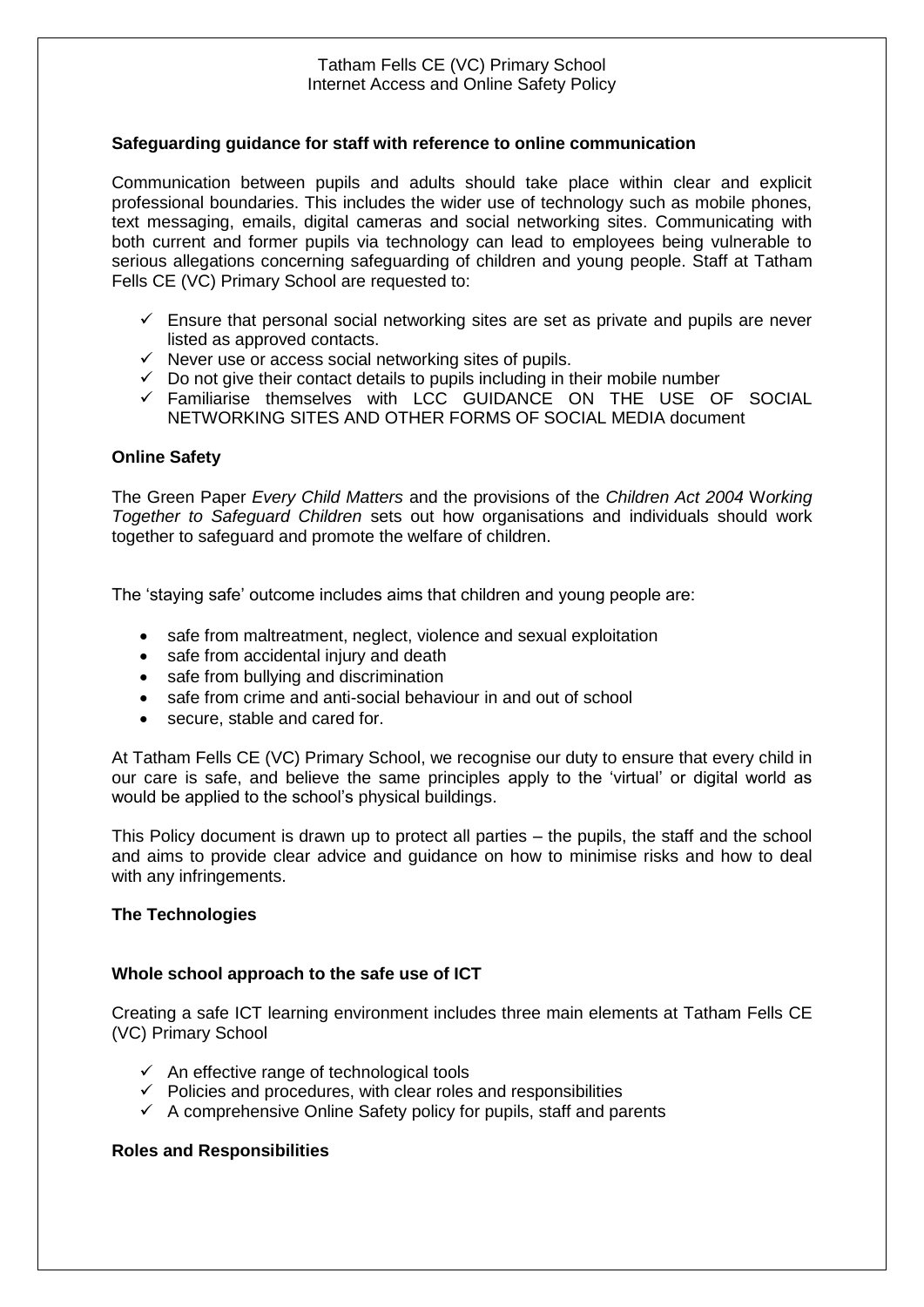Online Safety is recognised as an essential aspect of strategic leadership in this school and the Head, with the support of Governors, aims to embed safe practices into the culture of the school. The Headteacher ensures that the Policy is implemented and monitored. She ensures that she is up to date with Online Safety issues and guidance through liaison with the Local Authority Online Safety Officer and through organisations such as Becta and The Child Exploitation and Online Protection (CEOP). The Headteacher ensures the Governors are updated as necessary. Governors need to have an understanding of Online Safety issues and strategies at this school. We ensure our governors are aware of our local and national guidance on Online Safety and are updated at least annually on policy developments.

All teachers are responsible for promoting and supporting safe behaviours in their classrooms and following school Online Safety procedures. Central to this is fostering a 'No Blame' culture so pupils feel able to report any bullying, abuse or inappropriate materials.

- $\checkmark$  All staff should be familiar with the schools' Policy including:
- $\checkmark$  Safe use of e-mail:
- $\checkmark$  Safe use of Internet including use of internet-based communication services, such as instant messaging and social network;
- $\checkmark$  Safe use of school network, equipment and data;
- $\checkmark$  Safe use of digital images and digital technologies, such as mobile phones and digital cameras:
- $\checkmark$  Publication of pupil information/photographs and use of website;
- $\checkmark$  EBullying / Cyberbullying procedures;
- $\checkmark$  Their role in providing Online Safety education for pupils;
- $\checkmark$  Staff are reminded/updated about Online Safety matters at least once a year.

# **How will complaints regarding Online Safety be handled?**

The school will take all reasonable precautions to ensure Online Safety. However, owing to the international scale and linked nature of Internet content, the availability of mobile technologies and speed of change, it is not possible to guarantee that unsuitable material will never appear on a school computer or mobile device. Neither the school nor the Local Authority can accept liability for material accessed, or any consequences of Internet access.

Staff and pupils are given information about infringements in use and possible consequences:

- Discussion with Online Safety Coordinator / Headteacher
- Informing parents or carers
- Removal of Internet or computer access for a period
- Referral to LA / Police

Our Headteacher acts as first point of contact for any complaint. Any complaint about staff misuse is referred to the Headteacher. Complaints of cyberbullying are dealt with in accordance with our Anti-Bullying Policy. Complaints related to child protection are dealt with in accordance with school / LA safeguarding/child protection procedures.

### **Monitoring and Review**